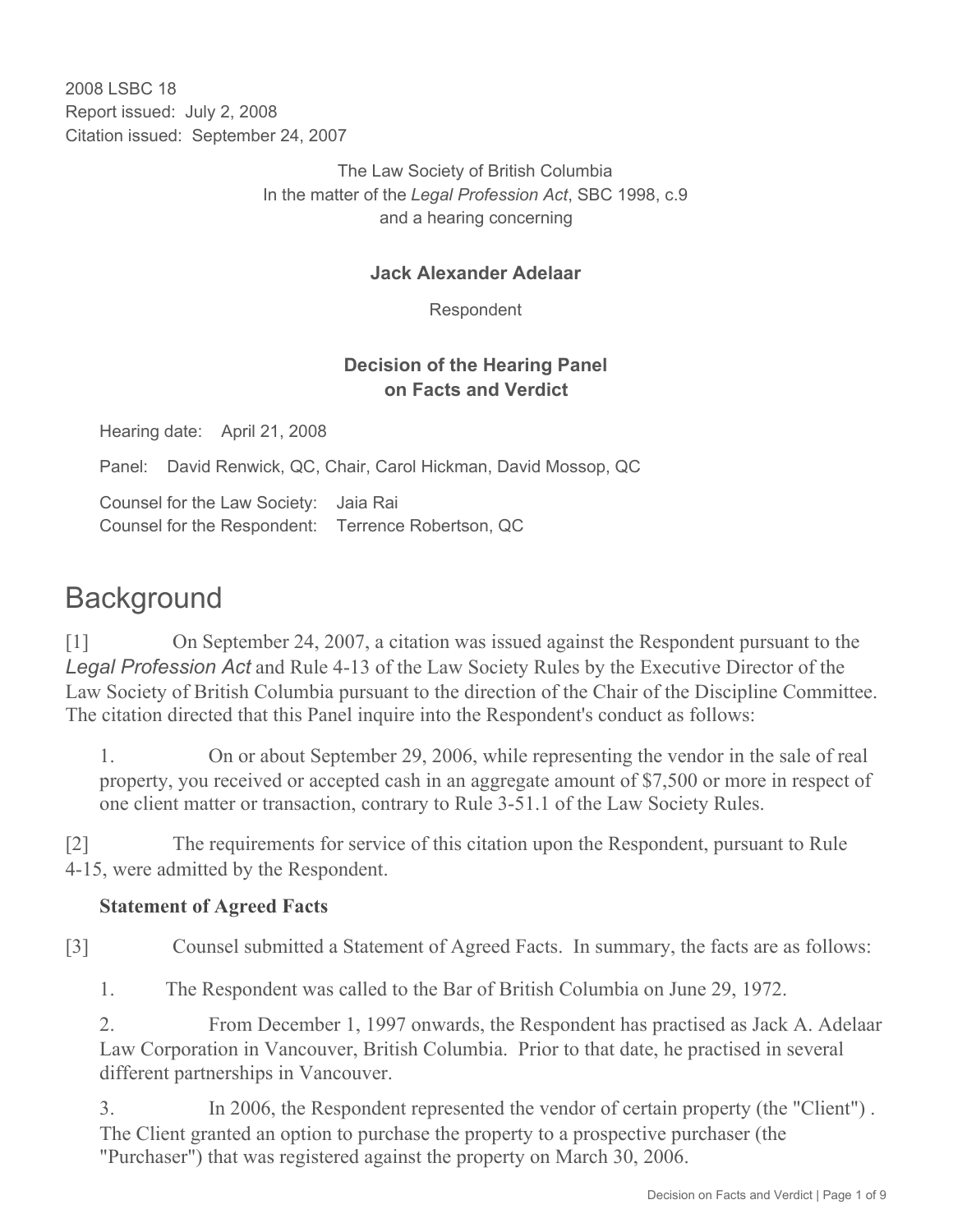4. The option to purchase was open for exercise until midnight on Saturday, September 30, 2006.

5. The option to purchase was to be exercised by delivery to the Respondent of written notice of exercise of the option together with a deposit in the amount of \$100,000 to be held in trust by the Respondent pending completion of the transaction.

6. The Respondent was given notice of the exercise of the option by the agent and counsel for the Purchaser by letter dated September 26, 2006 which he received by fax on September 29, 2006 at 2:53 p.m. The letter stated:

As you know, I am agent and counsel for [purchaser], the captioned purchaser. You represent the vendor.

On behalf of my client I hereby give notice in accordance with the Option to Purchase Agreement between the parties registered March 30, 2006 under number [number] that [purchaser] **intends to and does hereby exercise the option to purchase** the property more particularly known and described as

## CITY OF VANCOUVER

PARCEL IDENTIFIER [number]

LOT 5, BLOCK 29, DISTRICT LOT [number], PLAN [number]

My client's cheque, certified, in the amount of \$100,000 and payable to your office IN TRUST will be delivered under separate cover this afternoon.

[emphasis in original]

7. At approximately 4:40 p.m. on September 29, 2006, the Respondent received an envelope delivered directly by a representative of the Purchaser containing payment of the \$100,000 deposit in the form of a bank draft in the amount of \$90,200 and cash in the amount of \$9,800.

8. The funds had to be in the Respondent's trust account by midnight on Saturday, September 30, 2006, a non-banking day. The Respondent says it was too late in the afternoon to contact the Purchaser, or his counsel and opted to deposit the cheque and cash into his trust account.

9. On or about October 31, 2006, the Respondent provided to the Law Society a written exception report regarding his receipt and deposit of cash in the amount of \$9,800.

10. On December 27, 2006, Felicia Ciolfitto, Trust Assurance Auditor with the Law Society, wrote to the Respondent to request his explanation for why cash in excess of \$7,500 was received and accepted in respect of one client matter or transaction.

11. On January 2, 2007, the Respondent wrote to the Law Society responding to Ms.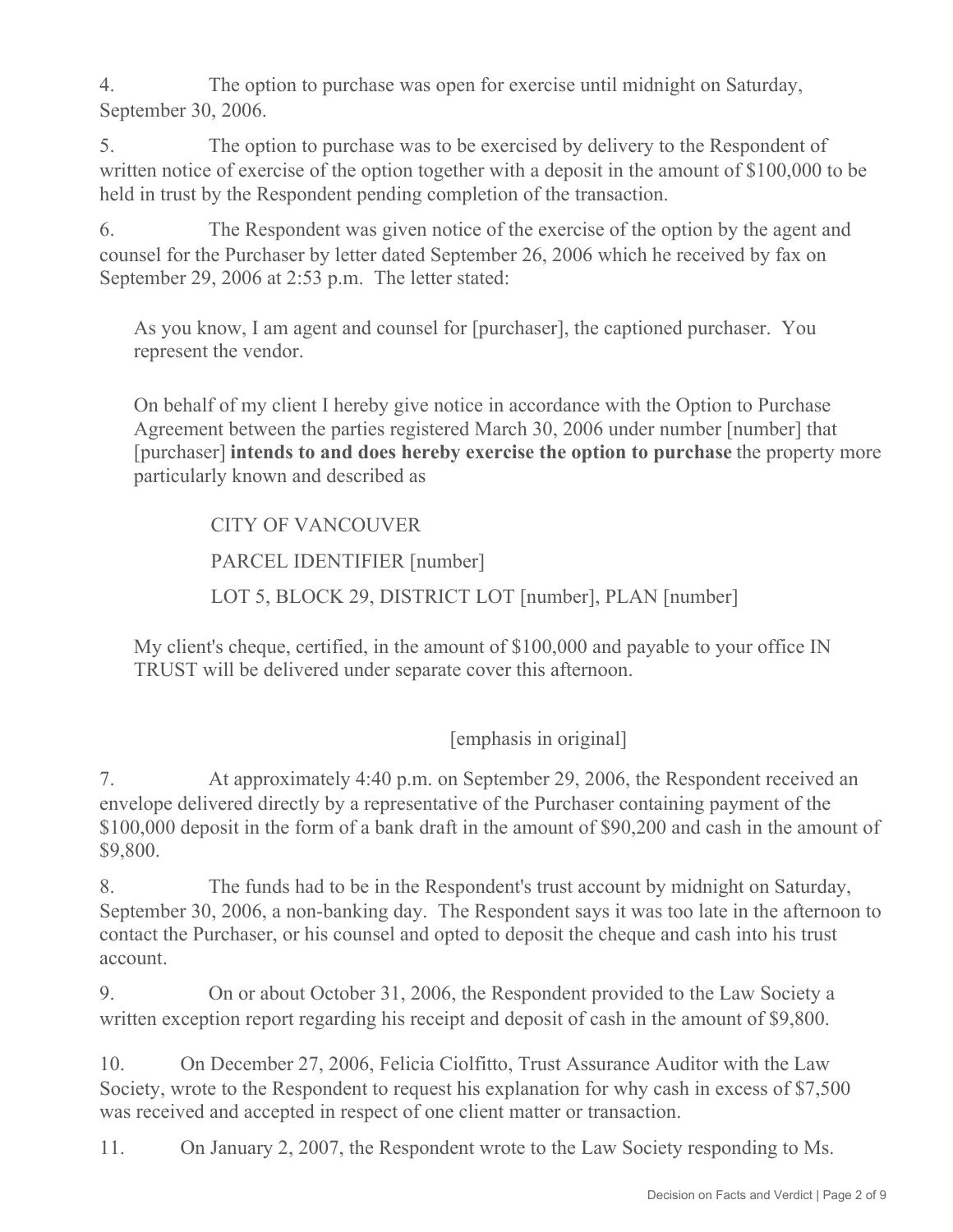Ciolfitto's letter of December 27, 2006. In his letter, the Respondent stated that he "received a draft in the amount of \$98,200 and the remainder of \$100,000 in cash" . Upon receipt of the letter, Ms. Ciolfitto spoke with the Respondent at which time he clarified that he received \$9,800 in cash. The Respondent then sent a revised letter to Ms. Ciolfitto dated January 4, 2007.

12. On January 16, 2007, Susanne Raab, a staff lawyer in the Professional Conduct Department of the Law Society, wrote to the Respondent to advise that the Professional Conduct Department had commenced an investigation regarding the information set out in his letters dated January 2 and 4, 2007 and requesting his response regarding his receipt and acceptance of cash in excess of the amount permitted by Rule 3-51.1 of the Law Society Rules.

13. By letter dated February 21, 2007, the Respondent provided an explanation in writing in respect of his receipt of cash in the amount of \$9,800.

14. From its implementation in 2004 through to April of 2006, the Law Society has published the following information about Rule 3-51.1.

- April 2, 2004 News Release entitled *Law Society of BC takes steps against money laundering*
- May Jun., 2004 *Benchers' Bulletin*, " Benchers pass rule to fight money laundering"
- Sep. Oct., 2004 *Benchers' Bulletin*, " Rule 3-51.1 on cash received by lawyers"
- Nov. Dec., 2004 *Benchers' Bulletin*, " Closing Comments"
- 2004 *Annual Report 2004*, " 2004 President's Message"
- Apr. May, 2005 *Benchers' Bulletin*, " Lawyer independence in the balance"
- Apr. May, 2005 *Benchers' Bulletin*, " Lawyers restricted from accepting \$10,000 or more in cash"
- June 9, 2005 Notice entitled *Lawyers not to accept \$7,500 or more in cash trust deposits*
- Jul. Aug., 2005 *Benchers' Bulletin*, " Updates to the Rules and Handbook"
- Jul. Aug., 2005 *Benchers' Bulletin*, " Lawyers not to accept \$7,500 or more in cash trust deposits
- 2005 *Annual Report 2005*, " Our Professional Standards"
- Mar. Apr., 2006 *Benchers' Bulletin*, " Why we won't let down our guard on money laundering"

15. The Respondent admits that on September 29, 2006 while acting for his Client, he received and accepted cash in the amount of \$9,800 and he did so in breach of Rule 3-51.1 of the Law Society Rules as alleged in the citation.

16. The Respondent admits that on September 29, 2006 he was aware that the Law Society Rules limit the amount of cash a lawyer may receive to no more than \$7,500 in respect of any one client matter or transaction and he knowingly and intentionally accepted the cash in breach of Rule 3-51.1 of the Law Society Rules.

# **Additional Evidence**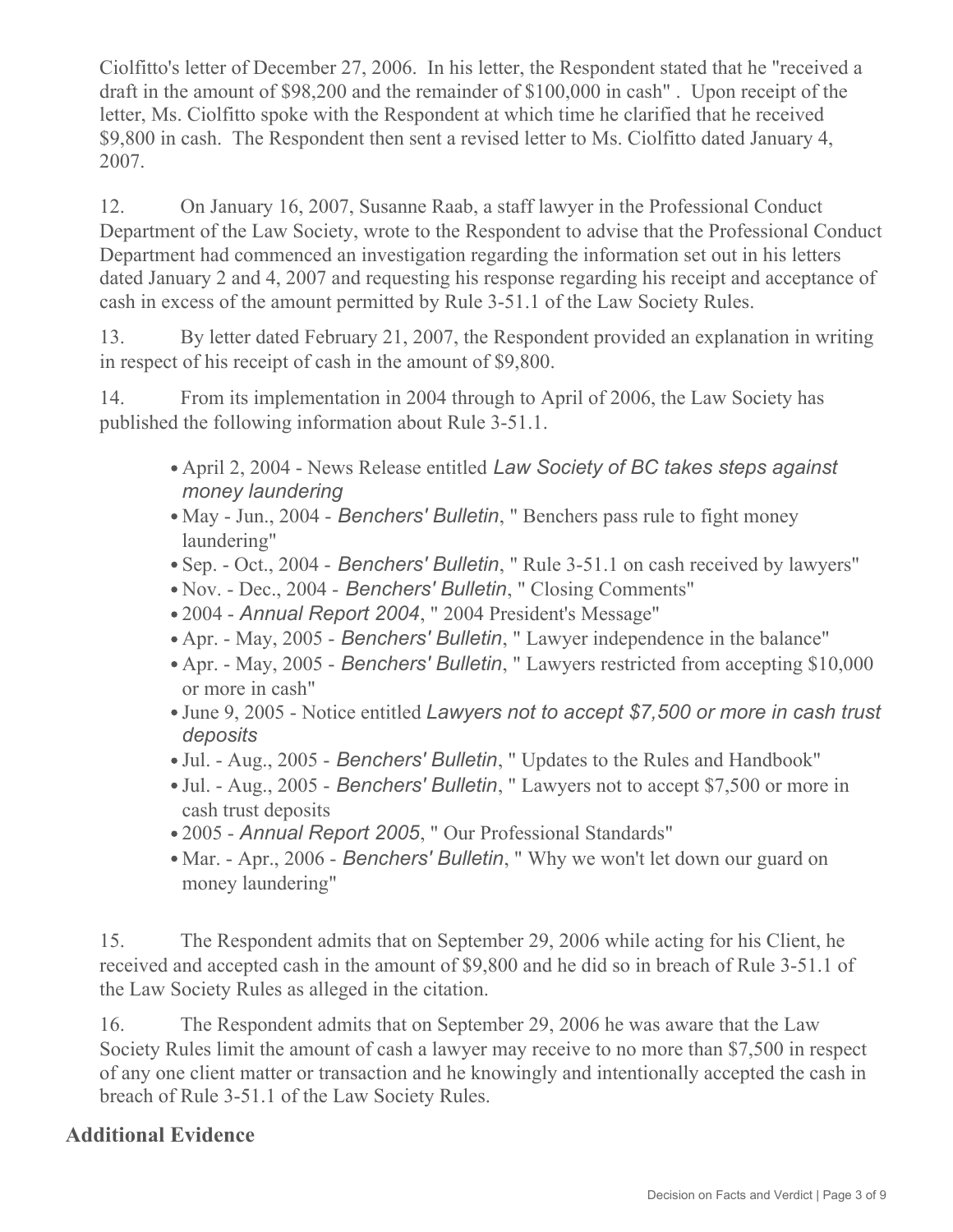[4] The Respondent gave evidence in addition to the Statement of Agreed Facts.

[5] The Respondent is 63 years of age and his practice is divided between litigation (60%) and solicitor work (20%).

[6] The Respondent stated that when he received the envelope with the funds, he tried to contact counsel for the purchaser but was unsuccessful.

[7] The Respondent knew that if he kept the money he would be in breach of the relevant rule. At the same time, he had no place to put the cash in his office as he had no safe in his office.

[8] The Respondent's bank closed at 5:00 pm and did not open on Saturday.

[9] The Respondent thought he might have tried to contact the Law Society on September 29, 2006, but he was not sure. The first time he mentioned that he might have tried to contact the Law Society was on April 21 2008, the date of this hearing. The Panel finds that it is unlikely that the Respondent did attempt to contact the Law Society on September 29, 2006.

[10] The Respondent did not contact the Law Society about the \$9,800 until October 31, 2006 when he submitted a report to the Law Society.

[11] The Respondent tried to contact the purchaser's original lawyer on September 29, 2006, but was unsuccessful. A new lawyer was engaged by the purchaser and the deal went through.

# **Issues**

[12] Did the member violate Rule 3-51.1?

[13] Did the member engage in professional misconduct?

## **Did the member violate Rule 3-51.1?**

[14] There is little doubt that the Respondent member violated the Rule. He received cash in excess of \$7,500 and put it into his trust account. He knew what he was doing was in violation of the Rule. In addition, he signed the Statement of Agreed Facts admitting to such.

[15] The relevant rule reads as follows:

**3-51.1(1)** This Rule applies to a lawyer when engaged in any of the following activities on behalf of a client, including giving instructions on behalf of a client in respect of those activities:

- (a) receiving or paying funds;
- (b) purchasing or selling securities, real property or business assets or entities;
- (c) transferring funds or securities by any means.
- (2) This Rule does not apply to a lawyer when
	- (a) engaged in activities referred to in subrule (1) on behalf of his or her employer,
	- or
	- (b) receiving or accepting cash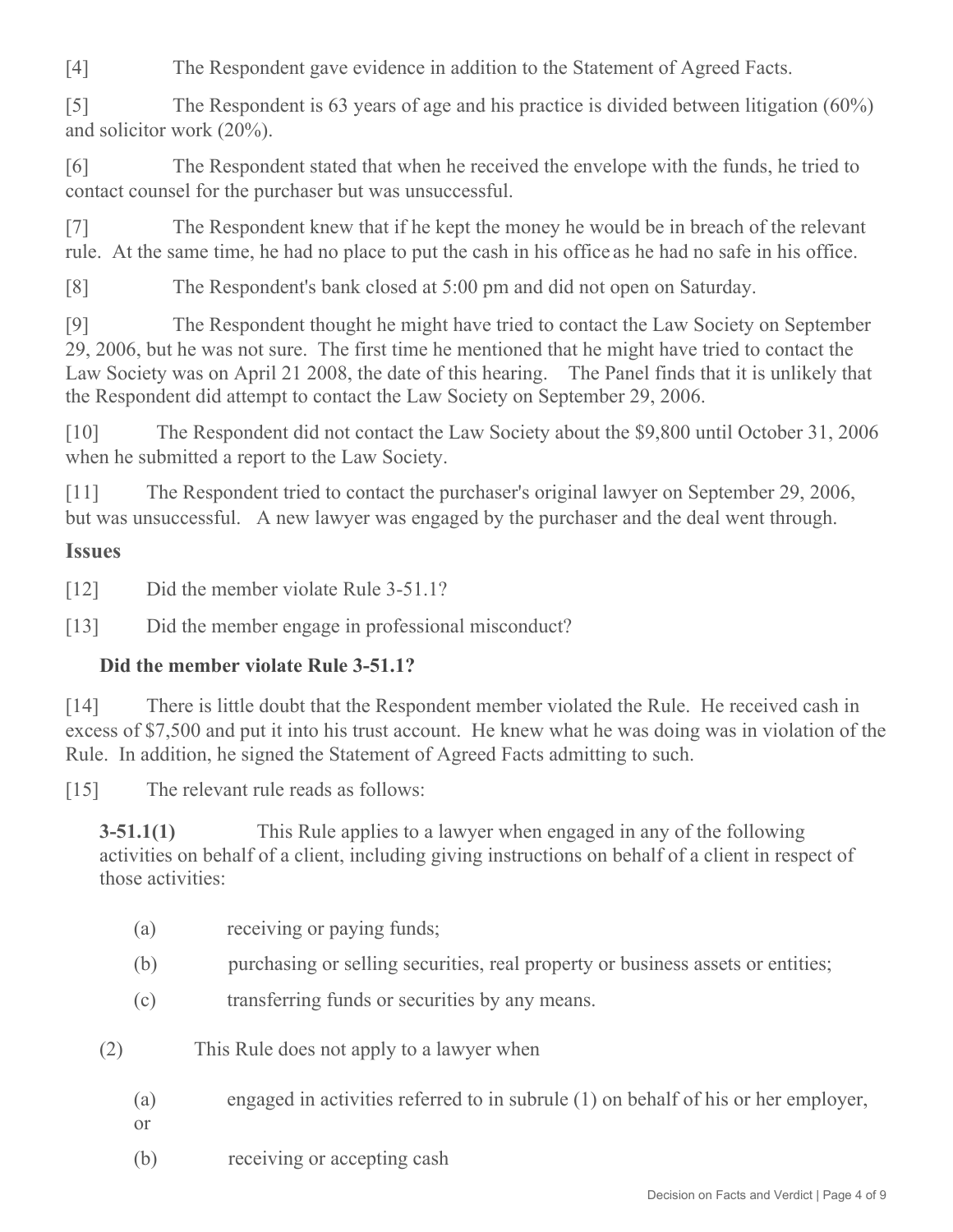(i) from a peace officer, law enforcement agency or other agent of the Crown acting in an official capacity,

- (ii) bursuant to the order of a court or other tribunal,
- (iii) to pay a fine or penalty, or
- (iv) from a savings institution or public body.

(3) While engaged in an activity referred to in subrule (1), a lawyer must not receive or accept an aggregate amount in cash of \$7,500 or more in respect of any one client matter or transaction.

(3.1) Despite subrule (3), a lawyer may accept or receive an amount of \$7,500 or more in cash for professional fees, disbursements, expenses or bail, but any refund greater than \$1,000 out of such money accepted or received must be made in cash.

(4) For the purposes of this Rule, foreign currency is to be converted into Canadian dollars based on

(a) the official conversion rate of the Bank of Canada for that currency as published in the Bank of Canada's Daily Memorandum of Exchange Rates in effect at the relevant time, or

(b) if no official conversion rate is published as set out in paragraph (a), the conversion rate that the client would use for that currency in the normal course of business at the relevant time.

#### **Did the violation of the Rule amount to professional misconduct?**

[16] This is the much more difficult question. The Law Society submitted, and quite rightly, that members should be aware of this Rule. Twelve publications have been issued by the Law Society in regards to this Rule. The member admits he knew of such a Rule.

[17] The crux of the difference between the Law Society and the Respondent**'s** submissions is relatively simple. The Law Society states any violation of the Rule is professional misconduct. The Respondent's counsel states that the violation of the Rule may or may not be professional misconduct depending on a number of factors. Further, in the particulars of this case, no professional misconduct took place. We agree with the position of counsel for the Respondent.

[18] There is only one case that deals with Rule 3-51.1. That is the case of the *Law Society of BC v. Lyons*, 2008 LSBC 09. The relevant provisions of that case to this are found in paragraphs 25 and 26. Those paragraphs set out the purpose of the Rule.

[25] The Law Society submitted that, by virtue of these 12 publications, by 2006 when the Respondent accepted these four prohibited amounts of cash, every member ought to have been aware of the existence of the "No Cash Rule" . Further, they demonstrate the importance to the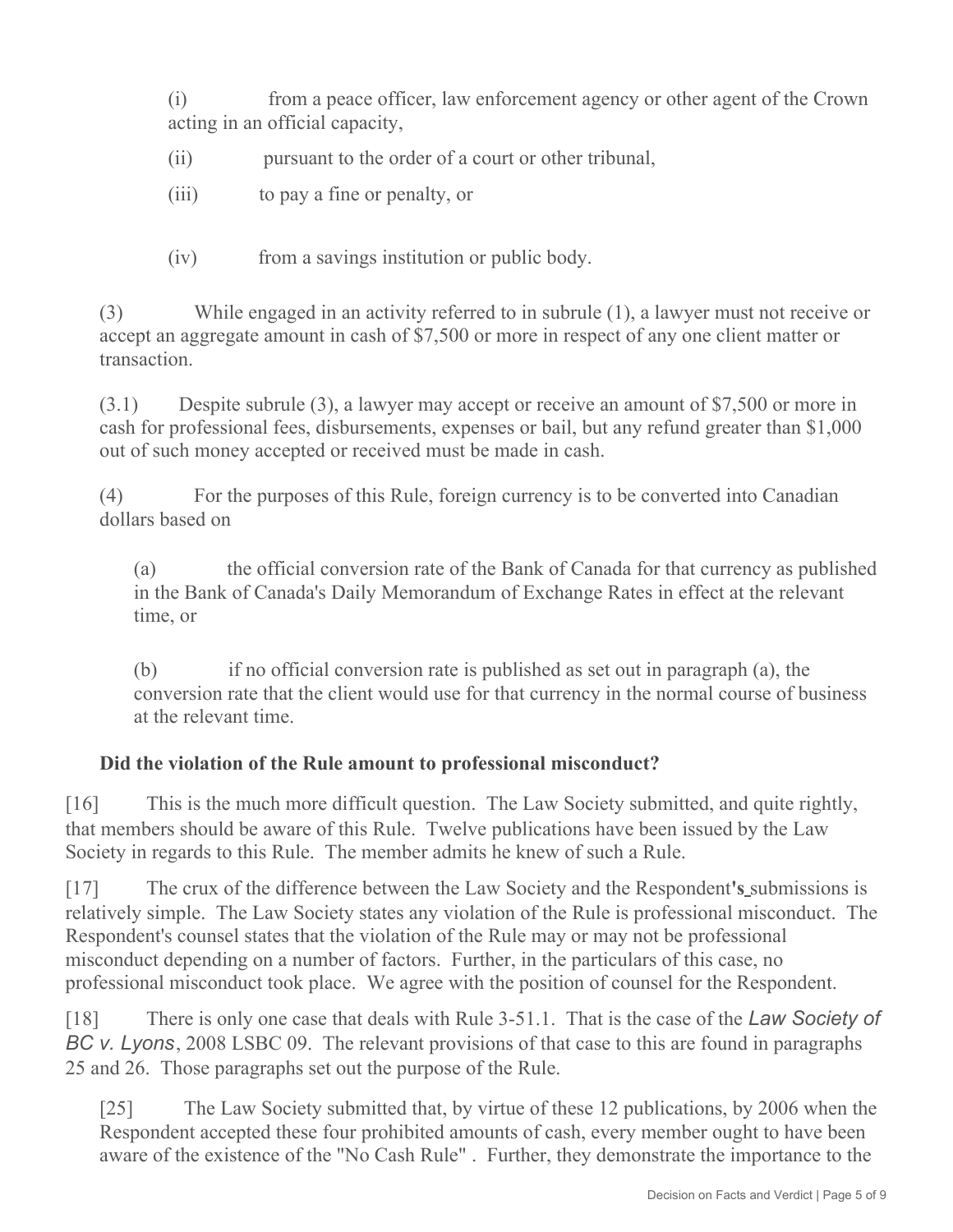profession of the Rule in protecting solicitor-client privilege and confidentiality as well as the confidence of the Federal Government and the public integrity of the profession.

[26] It should also be noted that the purpose and effect of Rule 3-51.1 are to prevent money laundering in the simplest way possible – "If cash cannot be accepted, it cannot be laundered." The rule is a financial transaction rule, not a money laundering rule. It is objective and simple, and does not call for any application of judgment or due diligence as to the purpose or intentions of the person tendering the prohibited cash to the lawyer.

[19] The purpose of the Rule is quite clear: to prevent money laundering. It is an important Rule for the Law Society and its members.

[20] In *Lyons*, above, the Panel also dealt with the issue of whether a breach of the Rule is an automatic determination of professional misconduct. At paragraphs 27 to 35 of that decision, the Panel stated as follows:

[27] As a result of this being the first citation to be heard under this Rule, there are no precedents to be considered by the Panel in its assessment of whether the facts established support a finding of professional misconduct within the meaning of the *Legal Profession Act*, s. 38(4)(a) and (b):

**38(4)** After a hearing, a panel must do one of the following:

- (a) dismiss the citation;
- (b) determine that the respondent has committed one or more of the following:
	- (i) professional misconduct;
	- (ii) conduct unbecoming a lawyer;
	- (iii) a breach of this Act or the rules;

(iv) incompetent performance of duties undertaken in the capacity of a lawyer;

(v) if the respondent is not a member, conduct that would, if the respondent were a member, constitute professional misconduct, conduct unbecoming a lawyer, or a breach of this Act or the rules;

[28] In these circumstances, the two applicable options under s.  $38(4)(b)$  are professional misconduct under subsection (i) or a breach of the Rules under subsection (iii).

[29] Notwithstanding the admission of the Respondent to the charge of professional misconduct, the onus rests upon the Law Society to satisfy this Panel that indeed his actions constitute professional misconduct or a breach of the Rules.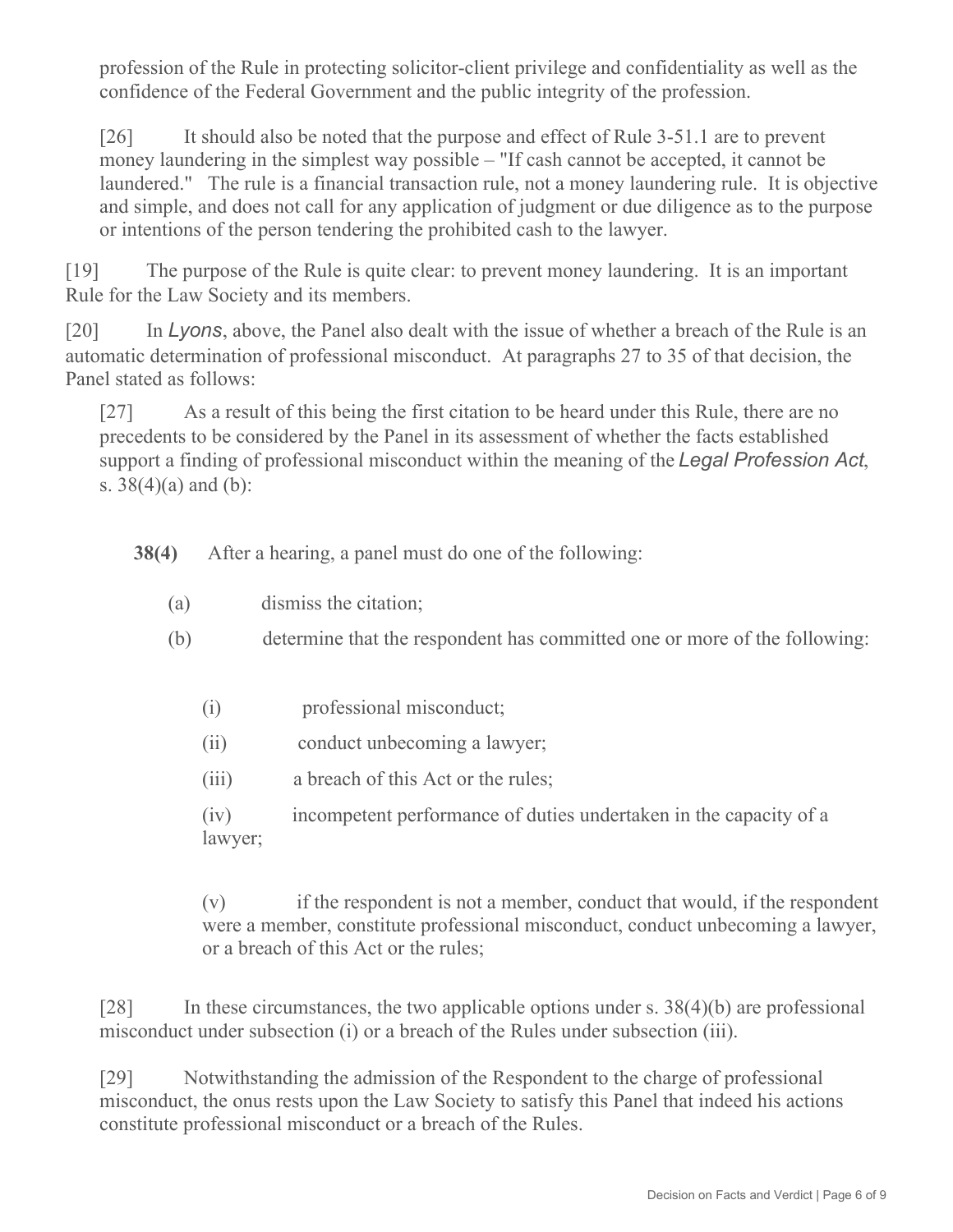[30] In either event, the standard of proof that must be met by the Law Society to establish its charge is also set out in *Law Society of BC v. Martin*, 2005 LSBC 16 at paragraph [137] where it is observed:

The Panel instructs itself as follows:

(a) The onus of proof throughout these proceedings rests on the Law Society to prove the facts necessary to support a finding of professional misconduct.

(b) The standard of proof is higher than the balance of probabilities but less than reasonable doubt. The standard is a civil standard but rises in direct proportion to the gravity of the allegation and the seriousness of the consequences.

[31] This Panel is satisfied that the breach of the "No Cash Rule" was established by the evidence. The key issue is whether or not the evidence supports the Law Society's contention that the Respondent's conduct goes beyond that and constitutes professional misconduct.

[32] A breach of the Rules does not, in itself, constitute professional misconduct. *A breach of the Act or the Rules that constitutes a "Rules breach", rather than professional misconduct, is one where the conduct, while not resulting in any loss to a client or done with any dishonest intent, is not an insignificant breach of the Rules and arises from the respondent paying little attention to the administrative side of practice (Law Society of BC v. Smith, 2004 LSBC 29).*

[33] The fact that there are no precedents for a finding that a breach of the "No Cash Rule" constitutes professional misconduct does not restrict this Panel. Such a finding can be made in a wide variety of circumstances. Whether conduct deserves discipline is a factual question to be decided by the member's professional peers. "What may, in each particular circumstance, constitute professional misconduct ought not to be unduly restricted." *Stevens v. Law Society (Upper Canada)* (1979), 55.O.R. (2d) 405 (Div. Ct.) at 410.

[34] It is no longer a requirement that the conduct proven be disgraceful in itself or dishonourable. The overall test for professional misconduct is set out in *Martin* (*supra*) at para. [171] where the Panel reviewed the law and concluded that the test for misconduct is *whether the facts, as made out, disclose a marked departure from that conduct the Law Society expects of its members; if so, it is professional misconduct."* 

[35] *In determining whether a particular set of facts constitutes professional misconduct or, alternatively, a breach of the Act or the Rules, panels must give weight to a number of factors, including the gravity of the misconduct, its duration, the number of breaches, the presence or absence of mala fides, and the harm caused by the respondent's conduct.*

#### [emphasis added]

[21] The facts in this case are quite distinct from the *Lyons* case.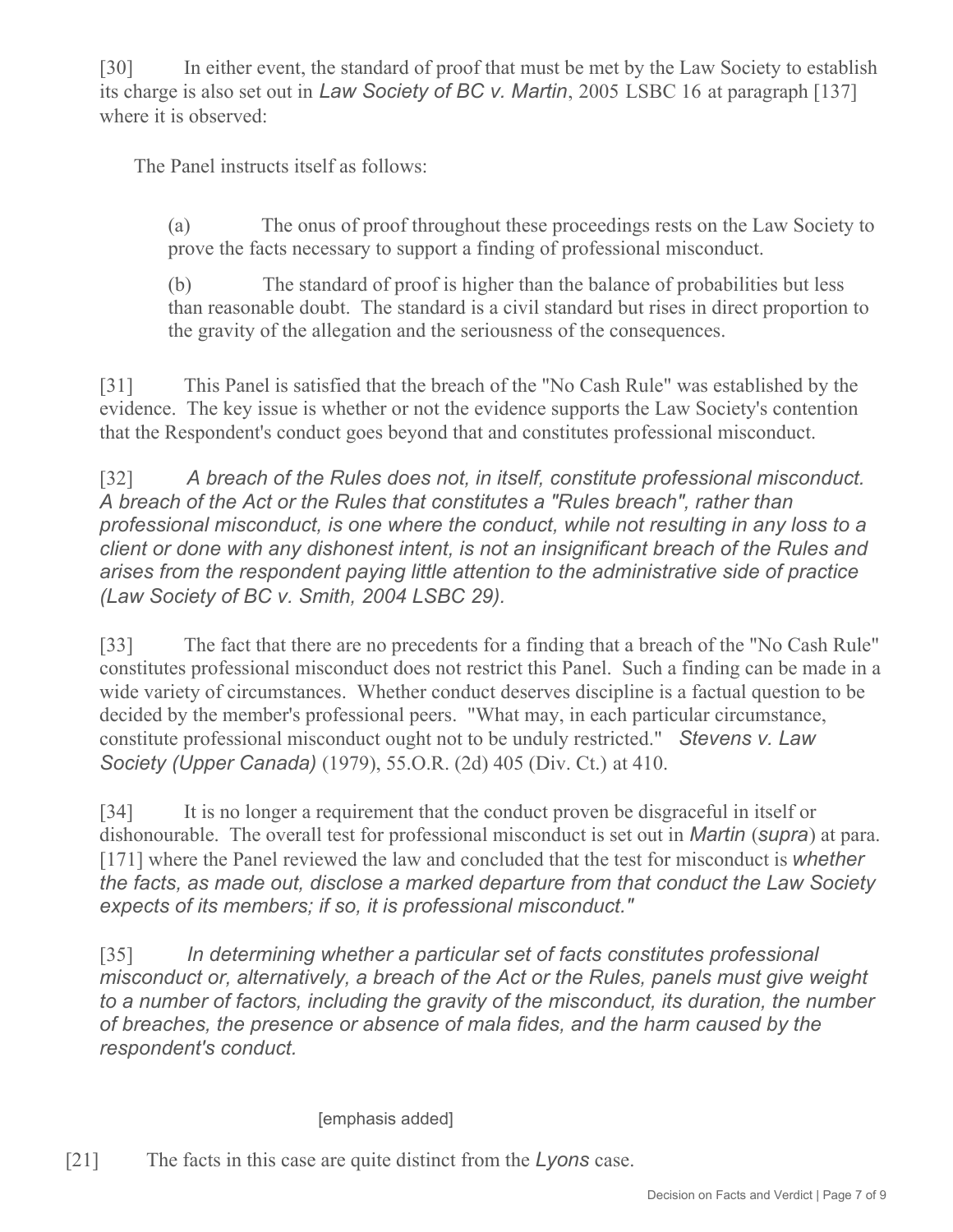[22] The Respondent had no reason to believe that he would be receiving cash in an amount in excess of \$7,500. It was a one-time unexpected occurrence. The letter of September 26, 2006 from the original solicitor for the purchaser referred to monies being delivered by certified cheque.

[23] The Respondent received the \$9,800 at 4:40 on Friday afternoon. The bank closed at 5:00 p.m. and was not opened on Saturday. There was no evidence presented indicating that the Respondent could have used a night deposit or another branch of the bank open on Saturday, which might have given some breathing space.

[24] However, the Respondent had no place in his office to store the money either overnight or for the weekend. If the Respondent just stuffed the money in a drawer or put it under his mattress, he might very well be in violation of the *Professional Conduct Handbook*, Chapter 7.1. That Rule requires him to store valuables (cash) in a secure place apart from the lawyer's property. There was no evidence presented to the Panel that the Respondent had a safe, safety deposit box or had access to a safety deposit box. The Panel need not consider whether this would have been a proper course of conduct.

[25] The Respondent could not contact counsel for the purchaser.

[26] The Respondent could have sent the money to counsel for the purchaser. However, there would have been a problem. He would be returning money to that lawyer in excess of \$7,500. Counsel for the purchaser would then be in violation of the Rule if he accepted the money. This would not be an ethical or practical solution to the problem.

[27] Also, he could not contact the purchaser directly. There was no evidence presented to the Panel that the purchaser was self-represented. It would have been *imprudent* for the Respondent to assume so unless he contacted the original counsel for the purchaser.

[28] If he attempted to contact the purchaser directly and return the money with a covering letter of explanation, he might well have been be in violation of Chapter 4 of the *Professional Conduct Handbook*.

[29] The Respondent did not contact the Law Society for advice on September 29, 2006. Let us assume he could have reached someone at that time. What advice could an official give in such a short time frame? At the hearing, the Panel asked counsel for the Law Society what the Respondent should have done with the money. She said he should have returned it. But the question is to whom? The problems of returning it to the purchaser's counsel or the purchaser himself have already been discussed. The Panel members themselves have difficulty saying what advice they would have given the Respondent if he phoned late on Friday September 29, 2006 with such a short time period.

[30] There is another factor. The sum involved in this case is just \$2,300 over the threshold required by the Rule. It is also below the threshold required for the reporting of banks under the relevant legislation.

[31] Finally, there is the restrictive time limit the Respondent was working under, namely 4:40 p.m. on a Friday.

[32] All these factors together lead the Panel to conclude there is no professional misconduct. There is no *marked departure* within the meaning and spirit expressed in *Law Society of BC v. Lyons* (*supra*) and *Law Society of BC v. Martin* (*supra*).